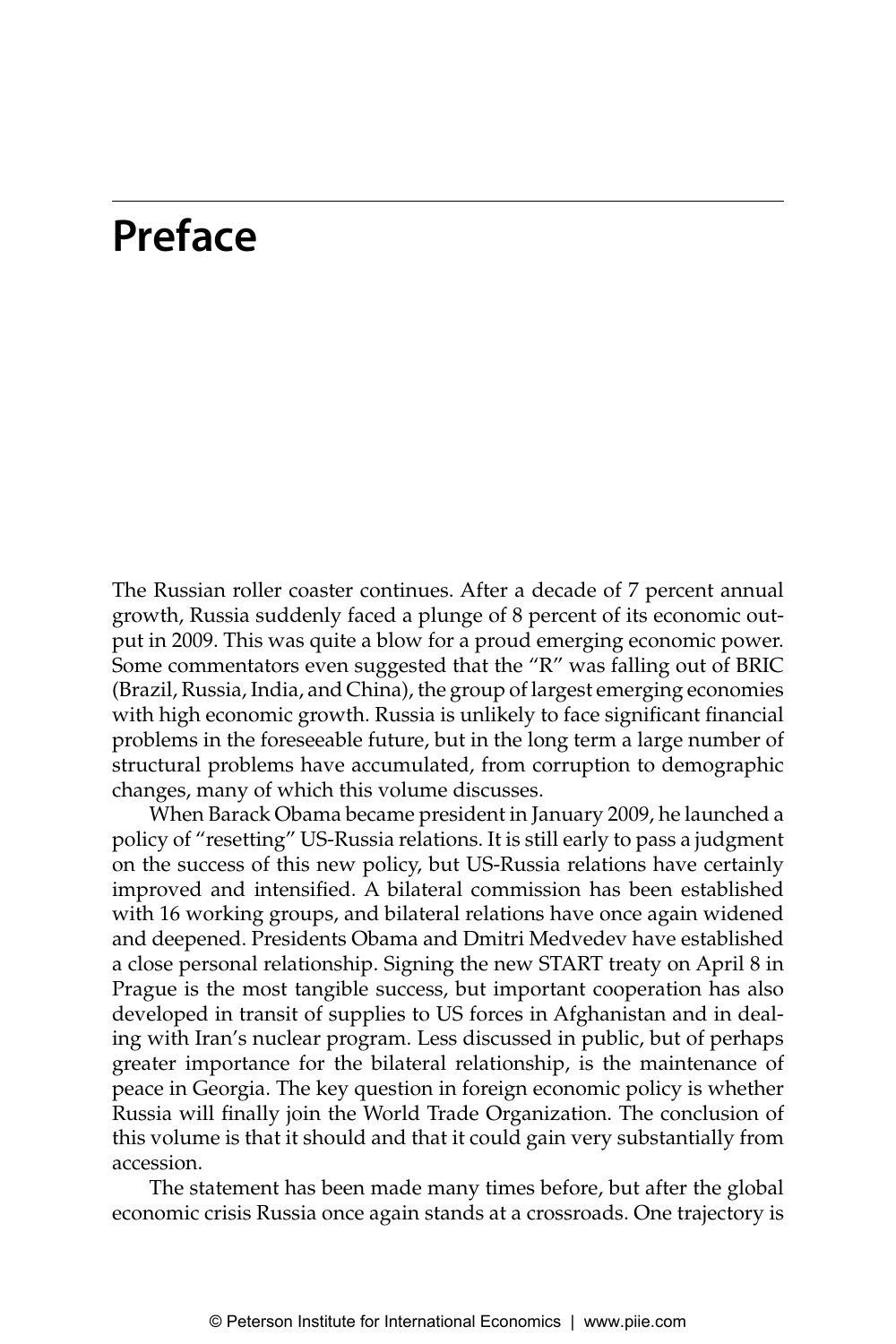the current "inertia scenario" with a severe "energy curse" leading to continued pervasive corruption, little diversification or innovation, and low economic growth. The alternative is renewed market reform and much higher economic growth. Obviously, this is a key political choice, but to a considerable extent it may be determined by the world oil price: The higher the oil price, the less the incentive for the Russian leadership to carry out reforms, and ironically the lower Russia's long-term economic growth is likely to be.

Four years ago, the Center for Strategic and International Studies (CSIS) and the Peterson Institute for International Economics (PIIE) teamed up on the China Balance Sheet project to provide a basis for sound and sensible judgments about China. Two years ago, we did the same for Russia in the Russia Balance Sheet project. We believe that US policies toward Russia must rest, first and foremost, on a firm and factual analytical footing. The Russia Balance Sheet project's primary purpose is to provide comprehensive, balanced, and accurate information on all key aspects of Russia's developments and their implications for the United States and other nations. The first book in this project, *The Russia Balance Sheet*, coauthored by Anders Åslund and Andrew C. Kuchins with input from many contributing authors, was published in April 2009. It tried to provide an overview of Russia's current dilemma as a new administration entered the White House, offering a clear Washington outlook and concluding what Washington could and should do.

This second volume has been written in the aftermath of the global economic and financial crisis and has been a full-fledged US-Russian cooperative project, as the eminent New Economic School (NES) in Moscow has become a partner with PIIE and CSIS. This book includes contributions from leading American and Russian experts on their topics of investigation. Unlike the first book, this is an edited volume providing more insights into Russia's current economic and foreign policy dilemma.

The book is only part of the activities of the Russia Balance Sheet project. The pinnacle was President Obama's speech at the NES in Moscow on July 7, 2009. In Washington, PIIE and CSIS have had the honor of cohosting Minister of Finance and Deputy Prime Minister Alexei Kudrin and First Deputy Prime Minister Igor Shuvalov. The book will be discussed at the Russia Balance Sheet session at the St. Petersburg International Economic Forum in June 2010. The NES organized a workshop for the book in Moscow in November 2009, and CSIS and PIIE cohosted a large number of seminars during 2009 primarily devoted to discussing the chapters in the book.

This project has been codirected by Anders Åslund, senior fellow at PIIE, Andrew C. Kuchins, director and senior fellow of the Russia and Eurasia Program at CSIS, and Sergei Guriev, Morgan Stanley Professor of Economics at and rector of NES.

At CSIS, thanks go to Amy Beavin and Heidi Hoogerbeets for their